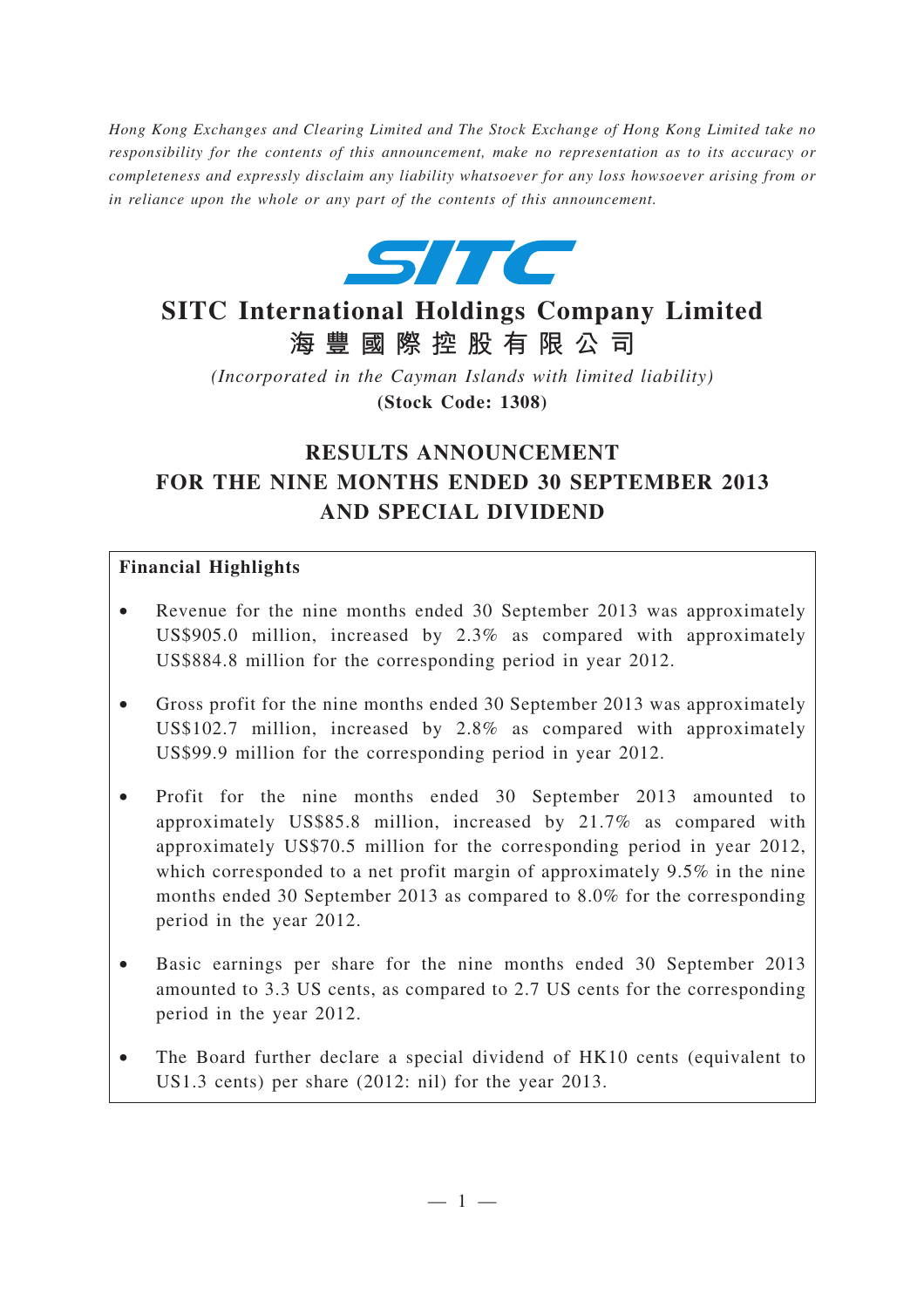The board of directors (the "Board") of SITC International Holdings Company Limited (the "Company", together with its subsidiaries, the "Group") is pleased to announce the unaudited results of the Group for the nine months ended 30 September 2013, together with the comparative figures for the corresponding period in 2012. Shareholders are reminded to exercise caution when dealing in the shares of the Company.

#### **FINANCIAL INFORMATION**

#### **CONSOLIDATED INCOME STATEMENT**

|                                | For the nine months<br>ended 30 September |                |
|--------------------------------|-------------------------------------------|----------------|
|                                |                                           |                |
|                                | 2013                                      | 2012           |
|                                | <b>USD'000</b>                            | <b>USD'000</b> |
|                                | (Unaudited)                               | (Unaudited)    |
| <b>REVENUE</b>                 | 904,992                                   | 884,757        |
| Cost of sales                  | (802, 280)                                | (784, 847)     |
| Gross profit                   | 102,712                                   | 99,910         |
| Other income and gains         | 28,368                                    | 11,517         |
| Administrative expenses        | (45, 103)                                 | (43,061)       |
| Other expenses and losses      | (606)                                     | (599)          |
| Finance costs                  | (4, 195)                                  | (1,348)        |
| Share of profits on losses of: |                                           |                |
| Joint ventures                 | 5,776                                     | 5,264          |
| Associates                     | 402                                       | 561            |
| PROFIT BEFORE TAX              | 87,354                                    | 72,244         |
| Income tax expense             | (1, 577)                                  | (1,711)        |
| PROFIT FOR THE PERIOD          | 85,777                                    | 70,533         |
| Profit attributable to:        |                                           |                |
| Owners of the parent           | 85,324                                    | 70,238         |
| Non-controlling interests      | 453                                       | 295            |
|                                | 85,777                                    | 70,533         |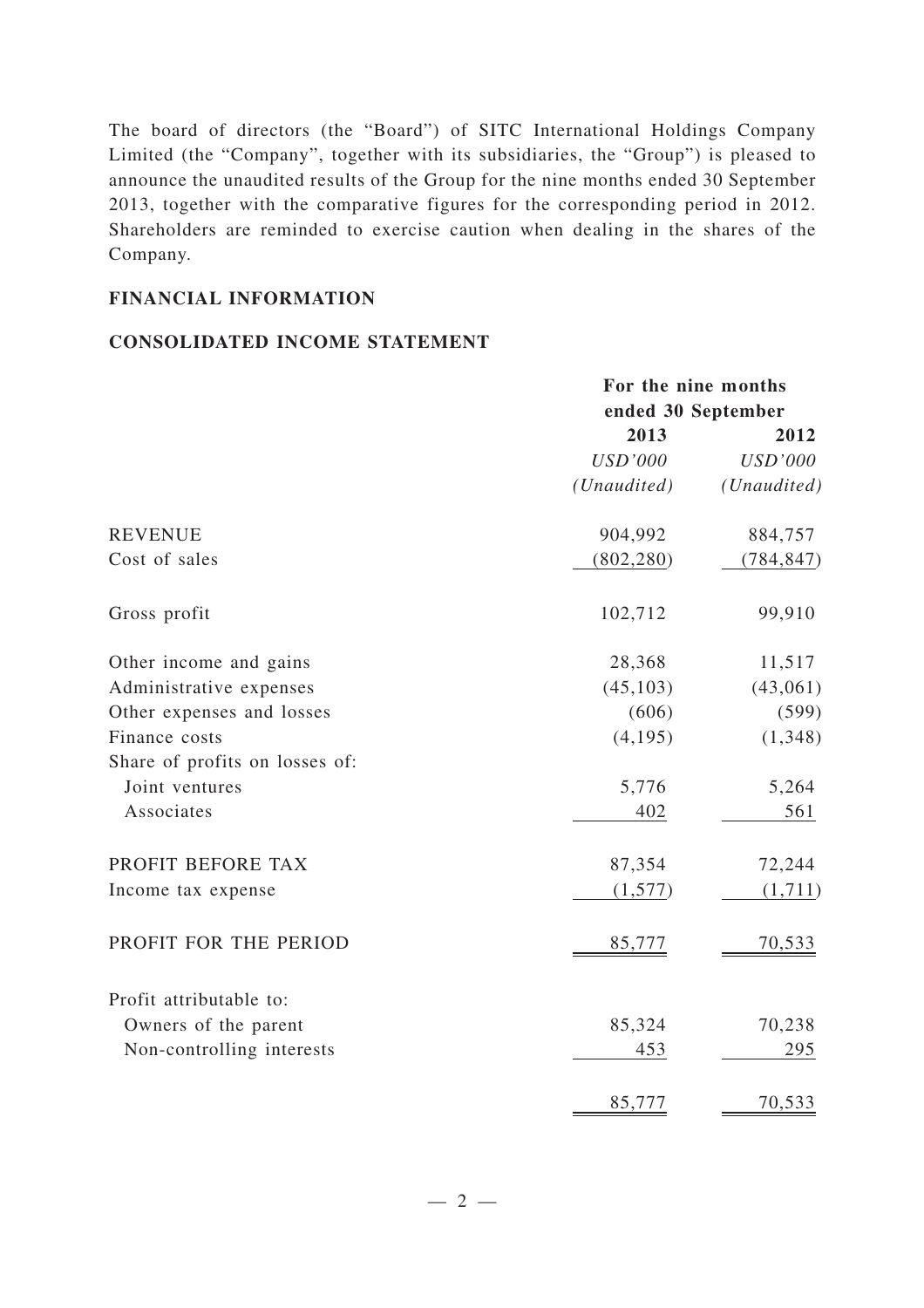The Group's unaudited consolidated results for the nine months ended 30 September 2013 have been prepared in accordance with the accounting policies adopted by the Group as disclosed in the interim report for the six months ended 30 June 2013.

### *Business Review*

The Company is an Asia's leading shipping logistics company that provides integrated transportation and logistics solutions.

During the nine months ended 30 September 2013, the Group continued to focus on the intra-Asia market, the sea freight logistics shipping volume was 1,458,290 TEU for the nine months ended 30 September 2013, which increased by 11.9% as compared to 1,302,881 TEU in the corresponding period in year 2012. The average freight rate for the nine months ended 30 September 2013 was US\$487 per TEU, representing a decrease of 10.2% over the average freight rate of US\$542 per TEU for the corresponding period in 2012. Moreover, the freight forwarding volume for land-based logistics business of the Group increased by 10.8% from 1,026,273 TEU for the nine months ended 30 September 2012 to 1,136,660 TEU for the corresponding period in the year 2013.

The Group's total revenue after inter-segment elimination increased by 2.3% from US\$884.8 million for the nine months ended 30 September 2012 to US\$905.0 million for the corresponding period in 2013. This increase primarily reflected (i) the increase in shipping volume; and (ii) the continuous growth in the Group's freight forwarding operations.

The Group's cost of sales after inter-segment elimination increased by 2.2% from US\$784.8 million for the nine months ended 30 September 2012 to US\$802.3 million for the corresponding period in year 2013. This increase was primarily attributable to (i) the increase in the Group's shipping volume of sea freight container and land freight forwarding volume; and (ii) the increase in the major components of its cost of sales such as loading and discharge cost.

As a result of the foregoing, gross profit of the Group increased from US\$99.9 million for the nine months ended 30 September 2012 to US\$102.7 million for the corresponding period in year 2013. Gross profit margin for the nine months ended 30 September 2013 maintained at approximately 11.3% as comparable to that for the corresponding period in 2012.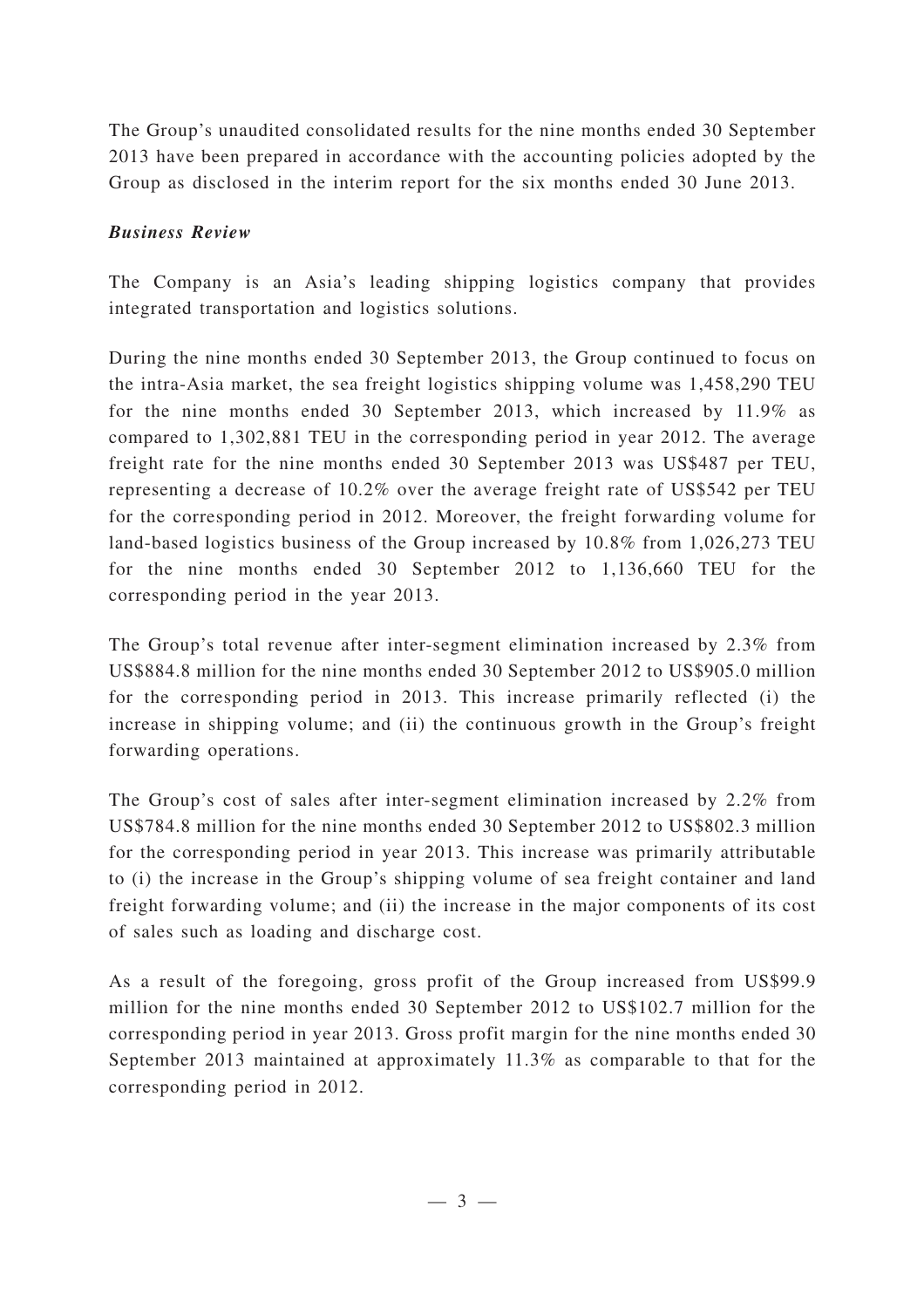The Group's administrative expenses increased by 4.6% from US\$43.1 million for the nine months ended 30 September 2012 to US\$45.1 million for the corresponding period in year 2013. The increase was mainly attributable to the overall increase in the Group's staff cost.

The amount of other expenses and losses of the Group was approximately US\$0.6 million for the nine months ended 30 September 2013. There is no material fluctuation as compared to the corresponding period in 2012.

Other income and gains of the Group increased from US\$11.5 million for the nine months ended 30 September 2012 to US\$28.4 million for the corresponding period in year 2013. The increase was mainly due to (i) the increase in foreign exchange translation gain from US\$1.2 million in 2012 to US\$8.4 million in 2013; and (ii) approximately US\$7.3 million gain on foreign exchange forward contracts.

The Group's finance costs increased by 211% from US\$1.3 million for the nine months ended 30 September 2012 to US\$4.2 million for the corresponding period in year 2013. The increase was mainly due to the increase in average bank borrowings balance during the nine months ended 30 September 2013.

As a result of the foregoing, profit of the Group for the nine months ended 30 September 2013 was US\$85.8 million, representing an increase of 21.7% over the profit of US\$70.5 million for the corresponding period in year 2012, which corresponded to a net profit margin of approximately 9.5% in the nine months ended 30 September 2013 as compared to 8% for the corresponding period in year 2012.

### **SPECIAL DIVIDEND**

The Board further announced that it has declared a special dividend of HK10 cents (equivalent to US1.3 cents) (2012: nil) per share of the Company of HK\$0.10 each for the year 2013. The dividend will be payable in cash on Friday, 29 November 2013 to shareholders of the Company whose names appear in the Company's register of members on Friday, 15 November 2013, being the record date for determination of entitlement to such special dividend.